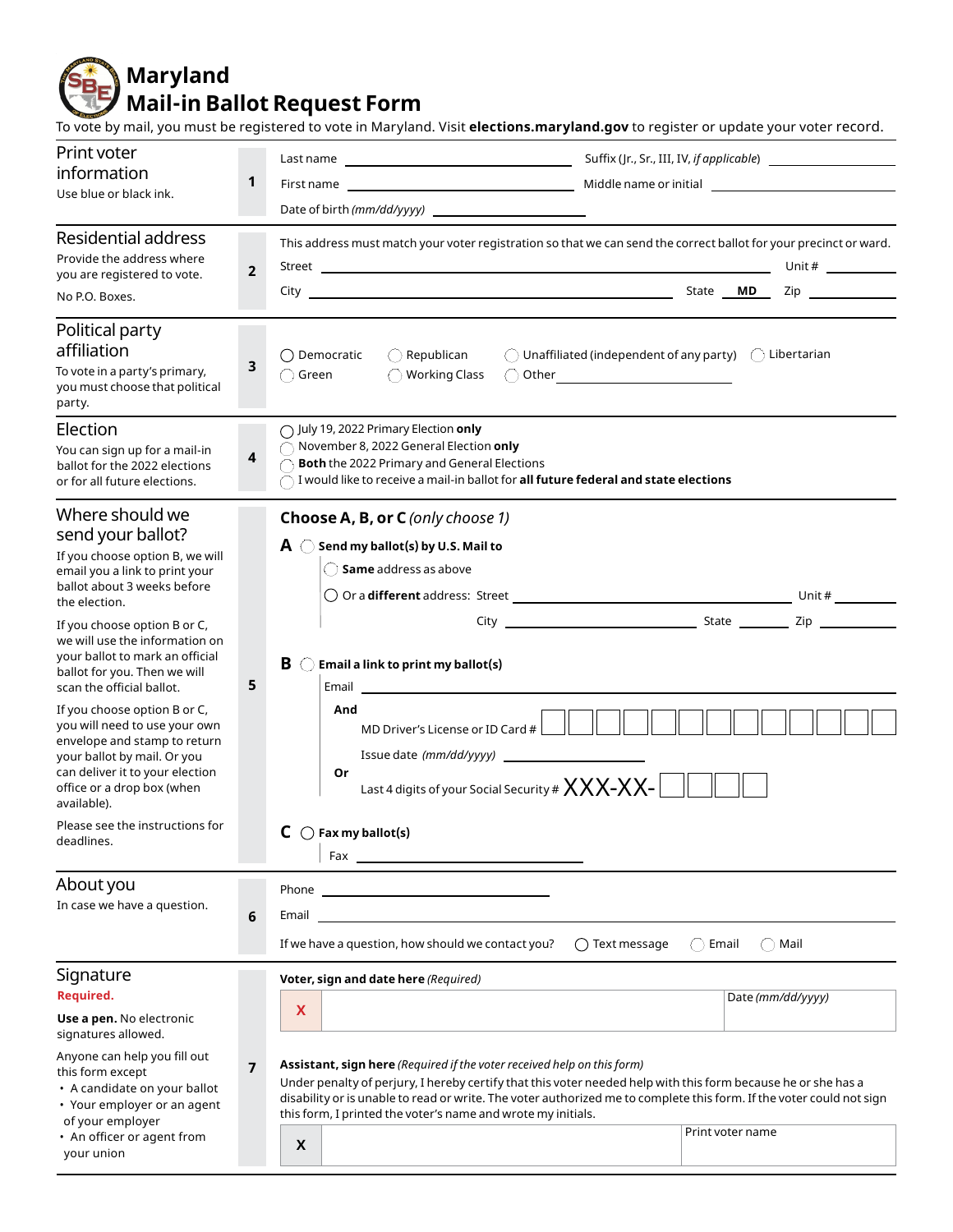

## **Request a mail-in ballot**

Any registered voter can use this form to request a mail-in ballot for Maryland elections.

| <b>Request online</b>                   | Save time and request a ballot online at vote.md.gov/NeedBallot<br>You will need a MD driver's license or MVA-issued ID card to use the online<br>₩<br>form.                                                                                                      |
|-----------------------------------------|-------------------------------------------------------------------------------------------------------------------------------------------------------------------------------------------------------------------------------------------------------------------|
| How do I return<br>this form?           | Return your completed signed form to your local board of elections. You can return it by<br>mail, fax, email. You can also drop it off in person.                                                                                                                 |
|                                         | Find your local board of elections address at vote.md.gov/LBElist                                                                                                                                                                                                 |
|                                         | Make sure to return this form by the correct deadline listed below.                                                                                                                                                                                               |
| <b>How will I receive</b><br>my ballot? | The primary way to receive your ballot is by <b>mail</b> .<br>We can mail your ballot to any address you want. You will also receive a return envelope<br>with prepaid postage.                                                                                   |
|                                         | You also have other options. We can email you a link so you can <b>print your ballot</b> , we<br>can fax your ballot, or you can pick it up in person.                                                                                                            |
|                                         | If you choose to pick up your ballot in person, go to your local election office about 45<br>days before an election. If you want somebody to pick up your ballot for you, you must<br>provide a Designation of Agent form. Find this form at vote.md.gov/MDagent |
| When will I receive<br>my ballot?       | After you submit this form, we will send your ballot about 30-45 days before the election.                                                                                                                                                                        |
| Can I change my<br>mind?                | If you change your mind and want to vote in person, you must use a provisional ballot.                                                                                                                                                                            |

## **Deadlines to return this form**

Your deadline depends on how you return this form and on how you want to receive your ballot. If you mail or hand deliver your request, your form **must be in the office** before the deadline. Postmarks don't count.

#### **Primary Election**

#### **Receive your ballot by mail or fax**

Mail or hand deliver this form by 8pm on Tue, 7/12/2022. Or

Email or fax this form or apply online by 11:59pm on Tue, 7/12/2022.

#### **Print your ballot from an email**

Mail or hand deliver this form by 5pm on Fri, 7/15/2022. Or

Email or fax this form or apply online by 11:59pm on Fri, 7/15/2022.

#### **Track your request status**  $\blacksquare$  You can track your request

О

and your ballot at **vote.md.gov/search**

#### **Contact**

Maryland State Board of Elections P.O. Box 6486 Annapolis, MD 21401-0486 800-222-8683 800-735-2258 (MD Relay Service) elections.maryland.gov

## **General Election**

**Receive your ballot by mail or fax** Mail or hand deliver this form by 8pm on Tue, 11/1/2022.

 Or Email or fax this form or apply online by 11:59pm on

Tue, 11/1/2022.

#### **Print your ballot from an email**

Mail or hand deliver this form by 5pm on Fri, 11/4/2022. Or

Email or fax this form or apply online by 11:59pm on Fri, 11/4/2022.

## **Información en español**

Si le interesa obtener este formulario en español, llame al 800-222-8683.

# You can ask for this form in large type. Call 800-222-8683.